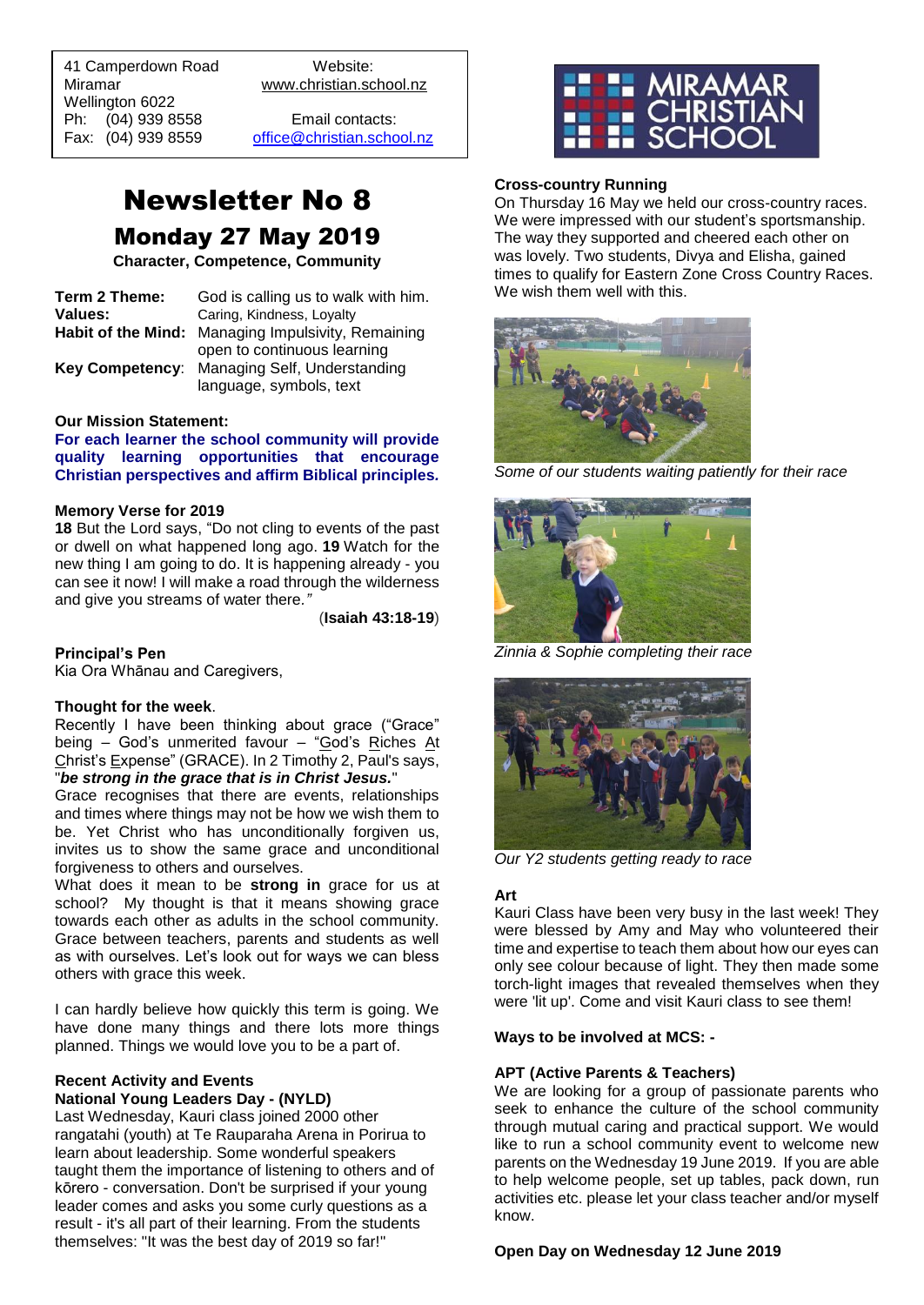Please tell your friends. Attached to the newsletter is a copy of the open day flier for you to share with a friend. If you would like more to share with others, please see us in the school office.

## **Assemblies**

Assemblies are now on Friday afternoon at 2:15pm. At our next assembly each class will share something they have learnt or created over the term. It would be lovely if you could join us at this time.

#### **World Vision Sponsored Child (Kaknika) Mufti Day This Friday!**

Every month we have a mufti day to raise the money needed to sponsor Kaknika. As we currently have a smaller roll we invite you to be generous in your mufti donation on Friday. Kaknika's birthday is also coming up soon. We are sending a card to mark this.

## **Information**

## **School Closed 29 May 2019 for Strike Day**

Please note the school will be closed this Wednesday. All Miramar Christian School Teachers are members of the Teacher Union - New Zealand Education Institute.

#### **Swimming**

Monday afternoon is our swimming time. We will be swimming on 27 May, 10 June, 17 June and 24 June. N.B. There is no swimming on the 3 June because this is Queens Birthday Weekend. Invoices for swimming will be issued later in the term.

#### **Concerned Resident**

A concerned resident has rung the school to let us know they have had cars parked over their driveway, seen cars double and sometimes triple parking plus children running across the road. We know parking in the area is an issue. Be assured we request non-school cars that park in our area and arrive during our duty times to move on to keep this area as free as possible for you.

Please remind your children of safe road crossing methods as they exit your vehicle. If our reserved school parking area is full, please park around the corner and walk the rest of the way. Child safety is more important than being on time. Thank you for your help with this.

## **Prayer points**:

#### **Thank God:**

- For the NYLD Kauri attended and our cross-country day.
- Opportunities to meet with preschools and pastors.
- For the blessing that comes from those who support the school in practical ways, e.g. Art.
- For holidays and times of celebration that refresh students and staff.

#### **Please pray**:

- Our school would be built up on a foundation of prayer.
- New people would step forward to support the school and APT.
- We would continue to build positive relationships with people at preschool centres, and the written information encourages those who will benefit from our school to contact us.
- For those who would enjoy being part of our community to find us.
- Visibility of our school in the community through our Open Day.
- For new families to come and join us.
- For our prayer students Kate, Mary, Lucas, Daniel, Angelina and Josiah.

Thank you for your commitment and prayers.

May God bless you with joy and enthusiasm for His work.

| Nga mihi nui        |
|---------------------|
| <b>Kaye Gillies</b> |
| <b>Principal</b>    |

| <b>SCHOOL DIARY</b>  |                                           |
|----------------------|-------------------------------------------|
| <b>Every Mon</b>     | Prayer Group, Hall, 9am                   |
| <b>Every Mon</b>     | Swimming Lessons p.m. (wear PE Uniform)   |
| <b>Every Mon/Fri</b> | Wheels Day / Wear PE Uniform              |
| <b>Every Wed</b>     | Subway ordered lunch (optional)           |
| <b>Every Thurs</b>   | Technicraft (Yrs 7-8)                     |
| <b>Every Fri</b>     | Music Lessons, 8:30am - 10:30am           |
| <b>Every Fri</b>     | Assembly 2:15pm                           |
| <b>Every Sun</b>     | 10am Gateway Baptist Church - all welcome |
| <b>May</b>           |                                           |
| Mon 27 May           | Swimming Lessons p.m. (wear PE Uniform)   |
| Wed 29 May           | Teacher Strike - School Closed            |
| Thur 30 May          | EZ Cross Country a.m.                     |
| Fri 31 May           | Mufti Day (gold coin donation)            |
| Fri 31 May           | Sharing Assembly 2:15pm                   |
| June                 |                                           |
| $M$ on $3$ Jun       | School Closed - Queens Birthday           |
| Wed 5 Jun            | Whole School - Police Museum Visit        |
| Mon 10 Jun           | Swimming Lessons p.m. (wear PE Uniform)   |
| Wed 12 Jun           | MCS Open Day, 9am-3pm                     |
| Fri 14 Jun           | Kauri - Library Visit 11am                |
| Fri 14 Jun           | Sharing Assembly 2:15pm                   |
| Mon 17 Jun           | Swimming Lessons p.m. (wear PE Uniform)   |
| Mon 17 Jun           | BoT Mtg, Rm 4, 6:30pm                     |
| Wed 19 Jun           | <b>MCS Community Event</b>                |
| Mon 24 Jun           | Swimming Lessons p.m. (wear PE Uniform)   |
| Wed 26 Jun           | Maranatha School Visiting                 |
| Fri 28 Jun           | Mufti Day (gold coin donation)            |
| Fri 28 Jun           | Sharing Assembly 2:15pm                   |
| July                 |                                           |
| Mon 1 Jul            | <b>Parent Teacher Interviews</b>          |
| Tue 2 Jul            | <b>Parent Teacher Interviews</b>          |
| Wed 3 Jul            | PB4L Play Day                             |

#### **Prayer Requests**

The following students and their families are prayed for by the staff each time we gather to pray during the week. We ask that you also pray for them too. **Week 5:** Kate, Lucas, Angelina **Week 6:** Mary, Daniel, Josiah

#### **2019 Invoices**

#### Invoices for **School Costs, the Term 1 PE Programme and the Police Museum Visit** are now **OVERDUE.** We ask that you pay as quickly as possible. Reminders will be sent home over the next week for any outstanding invoices.

#### **2019 Entertainment Book**

The new 2019/2020 Entertainment Memberships are now available. MCS is once again selling Entertainment Memberships as part of our fundraising to ensure that all our students have access to the same opportunities. There are fantastic savings to be made at Wellington's leading restaurants, cafes and attractions. There are also great offers for over 2000 hotels, theme parks, rental cars, online shopping and so much more. They can be ordered online, or books can be purchased from the School Office. To securely order online go to: https://www.entertainmentbook.co.nz/orderbooks/104x302